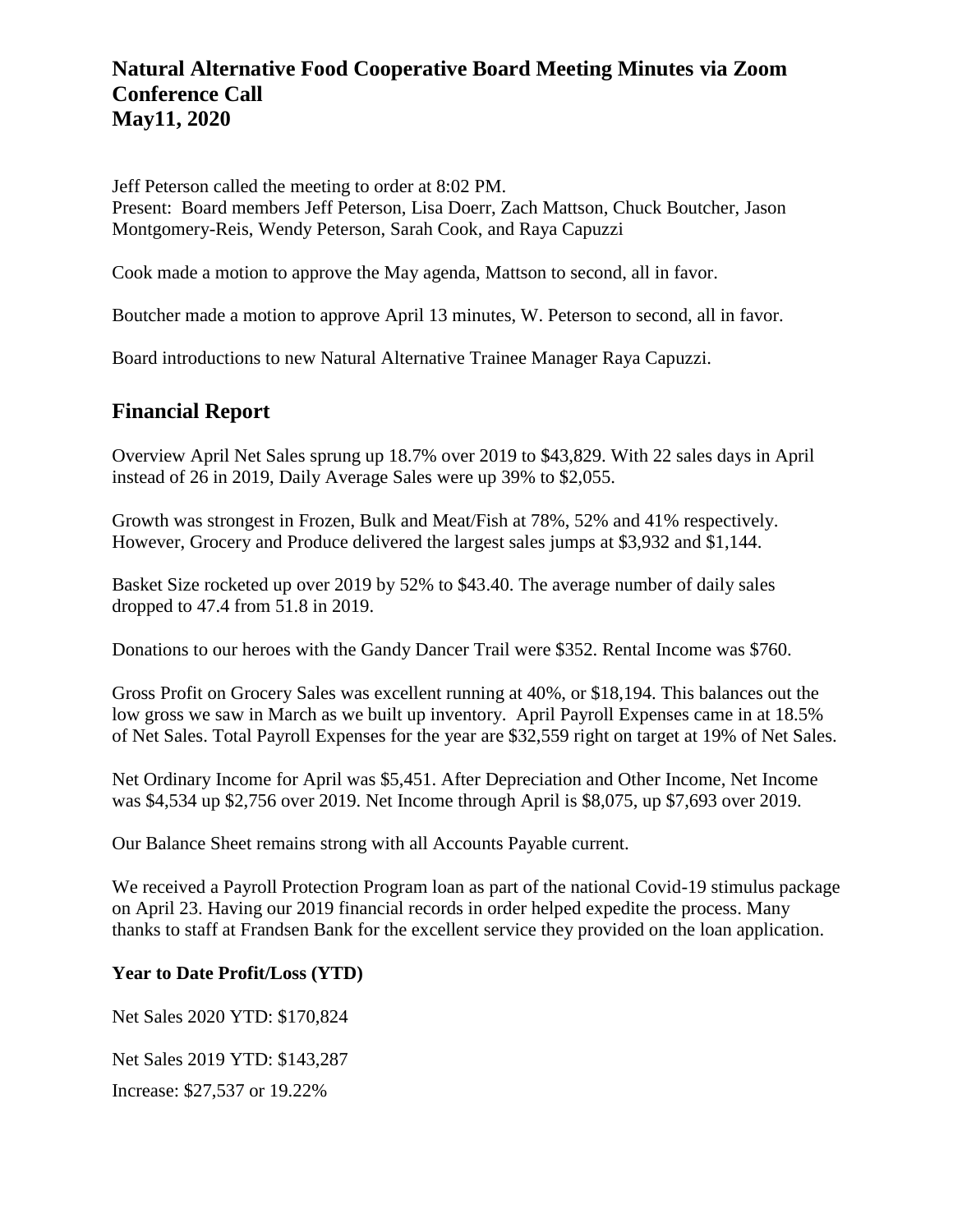Net Income 2020 YTD: \$8,075 Net Income 2019 YTD: 382 Increase: \$7,693

Boutcher made a motion to accept April 2020 financials, Mattson seconded, all in favor.

## **Interim Manager Report**

**Thank you staff, who really excelled in April integrating new team members and launching curbside shopping!** 

### **Staffing**

**Finally, fully staffed** for current number of days and hours open. Team working well together. **Performance Bonus** - \$2/hour for all staff for period from April 19 to May 3.

**Raya Capuzzi** – Accepted Co-op Manager Trainee offer on April 17. Interviewed with two board members and outgoing manager.

**Brenna Olson** – Started working the week of April 27.

#### **Sales**

**April 2020** – up 18.7% over 2019, averaged \$2,055/day up 39%.

**Suppliers** – UNFI still out of about 30% to 50% of ordered items. Adding US Foods to fill in on some products. Chicken was down but got good Schultz order and Liana's lined up two local producers for early summer.

**Bulk** – Starting to move gravity bins back into service. Still packaging product from scoop bins but putting back in bins with tops removed.

#### **Operations**

Keeping face covers in stock continues to be a challenge.

Water heater from 1987 finally gave up the ghost. Jeff Peterson got us great service from Adam Eichten at Frederic Plumbing.

Curbside Shopping by Appointment

Completed Order Form, FAQ's, and webpage.

Jeff Peterson got phones and headsets going. Ann Boland trained staff on blue tooth.

Began ordering with BETA customers week of April 20.

Emailed to member list week of April 25.

Posted on FB week May 4, plan to boost FB this week.

Considering ads and earned media for June.

Staff feels safe keeping store open and offering curbside as service.

#### **Finances – see also Treasurer's Financial Report**

Cash flow still very strong paid

All accounts current

PPP loan received April 23